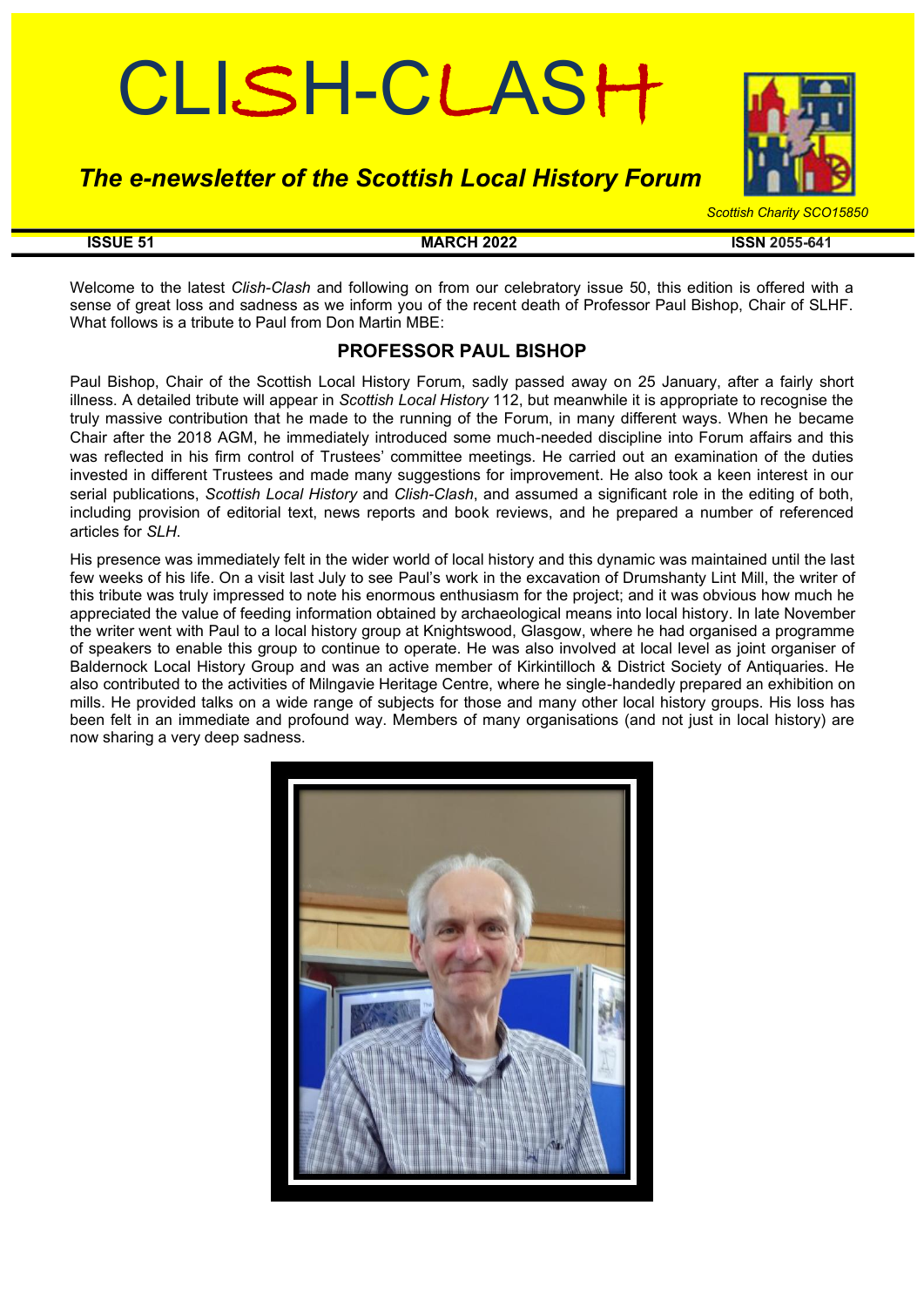# **SLHF NEWS**

■ **A Trustees Meeting** was held on 14 February 2022. Steve Connelly, Trustee since October 2017 and President of the Abertay Historical Society was elected as Chair of the SLHF until the AGM later this year. More about Steve will follow in a forthcoming Meet a Trustee feature. At the meeting we took stock of the individual responsibilities of Trustees as a consequence of Paul's death and Steve's election. As usual a range of issues were discussed including ongoing collaborations especially with *History Scotland*. We also noted the continued levels of SLHF membership and reviewed progress with *Scottish Local History* and *Clish-Clash*. Our Facebook page continues to attract large numbers of people with over 4,000 visits in a one-month period.

# ■ **Scotland Against Slavery – the Local View.**

Following our previous Zoom conference 'Scotland's Involvement in Slavery - the Local View', in April 2021, the Scottish Local History Forum is now planning a Zoom-based conference focusing on the other side of the coin – 'Scotland Against Slavery - the Local View'. This event will be held over two evenings on 26 and 27 April 2022 from 5pm to 7pm. Speakers and topics include:

Eric J Graham - *Ayrshire's Contributions*; Richard Anderson *Abolitionism and Aberdeen's Universities;* Alastair Minnis - *Two abolitionist poets from the Scottish Borders: John Younger (d. 1860) and John Marjoribanks (d. 1796);* Katie Hunter - Black Lives Mattered in 19th century Edinburgh: *Quaker Women and the anti-slavery campaign;* Iain Whyte *Destroying the Upas tree Andrew Thomson of Edinburgh and the urgent call for immediate abolition.*

Full details can be found on the SLHF website https://www.slhf.org/event/scotland-against-slavery-local-viewzoom-conference

As far as other events go, the Trustees agreed to continue to explore the feasibility of a **Walk and Talk** and our **Annual Conference** later in the year. All of this will need to be considered and planned in the context of the evolving situation with Covid.

■ **Scottish Local History No.112 (Summer 2022)** is intended for publication in April. We continue to receive a steady stream of articles for publication in our journal. In fact, we now have almost sufficient for three issues to hand. These are all of satisfactory standard, by authors enthusiastic about their subjects who have consulted a wide range of sources, indicating those by means of superscript figures through the text that link to a key to sources at the end of each article. Nowadays, when articles are selected for each issue of the journal it is always from a much longer list than is needed for publication – and this enables us to prepare a balanced selection for each issue. After Issue 111 had been circulated at the beginning of February the following list was selected for Issue 112 (from a much wider choice):

A Brown, 'The Cupar War Memorial Project'. This article was originally selected for Issue 111, but we ran short of space and it was carried over.

A Drummond, 'The Napier Commission of 1884'. Relates to crofters.

M Kennedy, 'The Bard of Tinwald'. Describes the work of a local poet who provided some vivid local history in his poems.

D Lockhart, 'The Rev Robert Barclay (1868-1918) of St Mark's Church, Perth'. The epic story of a minister who made extensive use of bazaars to fund a church for a large group of people who had separated from a Church of Scotland congregation.

C Whatley, 'Where is Scotland's History?' A view of Scottish local history by Professor Chris Whatley, the Honorary President of SLHF.

There might also be room for one further article in Issue 112; and there will also be several Notes & Queries – perhaps as many as half-a-dozen.

#### ■ **Don Martin MBE –**



SLHF Trustees were delighted to learn that Don Martin had been made an MBE in the recent New Year's Honours List for services to libraries and heritage. Don had a lengthy and distinguished career and found his dream post when appointed as local studies librarian in the newly formed Strathkelvin District Council in 1975. Born and bred in the area, he set about collecting and preserving its historical materials, while not neglecting to record the present-day. He took a pro-active approach by ensuring the capture of images of industry and places which have since vanished. He also made lasting connections with local history groups, often serving as an office-bearer. In addition, he has contributed much to the area's local history literature as an author of *Local History* for over a decade and our flagship periodical owes its splendid appearance and high standard of contributions and content to his guidance. This latest recognition of his services to libraries and heritage is well-deserved.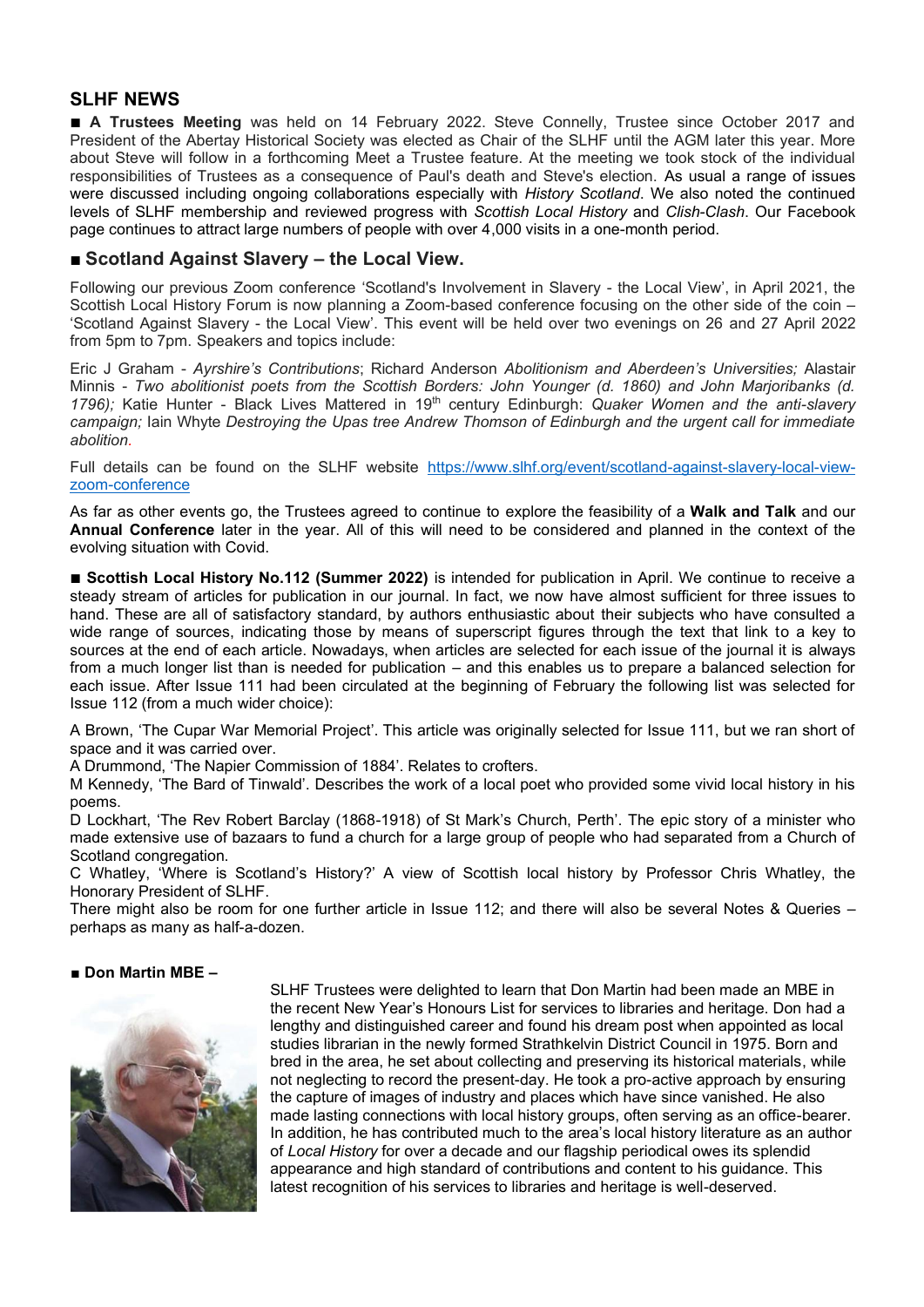# **LIBRARIES, ARCHIVES & MUSEUMS**

■ **National Museum of Scotland** 12 February to 8 May 2022 **'**Audubon's Birds of America'. Published between 1827-1838, *Birds of America* contains 435 life-size watercolours, all reproduced from hand-engraved plates. Due to its enormous size (standing at almost one metre tall), very few complete versions remain today. The exhibition showcases a beautiful bound copy of *Birds of America*, 46 original unbound prints, rare books, letters, ephemera and taxidermy specimens that demonstrate the accuracy of the drawings. Coveted for its accurate life-size drawings of North American birds as well as its depiction of many now-extinct species, its scientific value makes *Birds of America* one of the most celebrated books of natural history. https://tinyurl.com/3wbkjzn9

■ **National Library of Scotland** The 'Sir Walter Scott and the Historical Novel' display marks the 250th anniversary of the birth of Sir Walter Scott (1771-1832).

From 12 November to 14 May. https://www.nls.uk/exhibitions/the-historical-novel/

■ **Glasgow's Burrell Collection** will reopen on 29 March after being closed for more than five years as it underwent a £68.25m refurbishment. https://www.bbc.co.uk/news/uk-scotland-glasgow-west-60302571

■ 1921 Census whilst the 1921 census for England & Wales is now available, we must wait until the latter part of 2022 for the 1921 census for Scotland https://tinyurl.com/2p9he376 If you want to look at what's available for England & Wales check this link https://tinyurl.com/bdfndde3

Create a listing for your library, archive or museum in the SLHF Directory of local history resources. It is easy to do and free, just go to https://www.slhf.org/submit-listing

# **SOCIETIES**

■ **British Association for Local History (BALH)** in their Winter 2021 e-newsletter share with us a lot of news.



Stephen Miller is the new **Outreach Coordinator**, who started in January. Stephen would love to hear from any members with ideas for outreach projects, ways they can reach new audiences or what existing members would like to see. BALH are planning a 2022 series of exciting **digital webinars** and kick off with some digital skills sessions from the BALH Digital Team. These events are free for BALH

members, or £5 for non-members (£3 for members of member societies). BALH **Ten-Minute Talks** are available to access on the BALH website, and they cover a broad range of local history themes.

#### **COMPETITION TIME**

#### **Could you be the BALH Local History Photographer of the Year?**

Your chance to take part in an initiative to find some great local history images from around Britain. You do not need to be a member of BALH to take part. BALH welcome submissions from anyone interested in local history from across Britain. Local history societies, schools, universities, voluntary organisations, youth groups, please share the competition details with your groups. You may submit **up to three recent photographs** to the competition. Each will be treated as an individual entry. The definition of 'recent' are photographs taken since the start of 2020, so it covers the transformative period of the pandemic. **You have until 31 March 2022 to submit your entry.** https://www.balh.org.uk/photo

■ **Old Edinburgh Club** The OEC online Bibliography of Edinburgh History brings together a remarkable collection of more than 2,000 items – books, chapters, journal articles, and dissertations – covering the rich heritage of the city. You may well be amazed by what you can find amongst publications dating from Maitland's 1753 'History of Edinburgh and Leith'. The content ranges in time from prehistory to modern times and across themes: social, cultural, economic, architectural, etc. The villages and communities of Edinburgh feature too. It has been made freely available, given their desire to make it easier for anyone to pursue their interest in the city's history. The bibliography is one of many resources listed in the SLHF Directory. Go to https://www.slhf.org/directoryorganisation/old-edinburgh-club One of the services we offer member societies such as the OEC is the ability to sell its publications online via the SLHF website. Go to https://www.slhf.org/books and scroll down. If your society would like SLHF to sell your publications online, contact us https://www.slhf.org/contact-slhf

# **UNIVERSITIES**

■ **The University of Edinburgh's** Virtual Reading Room is a new free service that may be of interest The University recognises that people may still be uncomfortable with on site, in person consultations and that for the majority they are simply too far away to visit in person. You can book online appointments in their Virtual Reading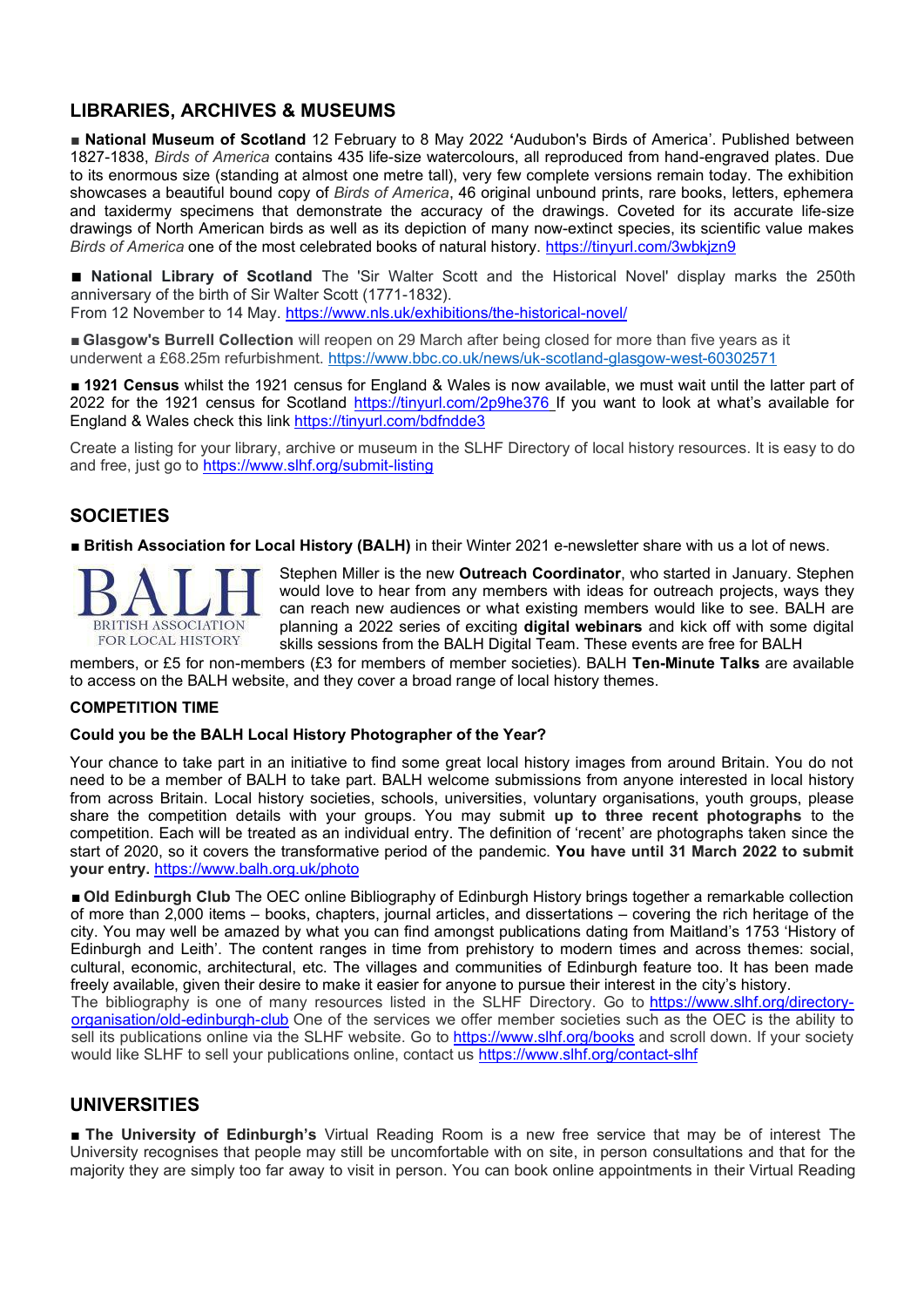Room to view items from the University of Edinburgh's archive and collections. They hold the University of Edinburgh student records of matriculation and graduation (dating back to 1587) and also those of Edinburgh College of Art, Moray House and The Royal (Dick) School of Veterinary Studies. Also housed are some of the world's most important archives and manuscript collections, and the holdings cover both personal and institutional records. They come in a great variety of formats, including working papers, correspondence, legal documents, photographs, notebooks, diaries, films, and digital media. Particular strengths include science, medicine, Scottish literature, Gaelic and Celtic studies, Middle Eastern Studies, theology, music, architecture, and town-planning. The Lothian Health Services Archive is also hosted, which holds the historically important local records of NHS hospitals and other health-related material. Find more information on collections here:

https://www.ed.ac.uk/information-services/library-museum-gallery/cultural-heritage-collections Find more information about the Virtual Reading Room appointments here:

https://www.ed.ac.uk/information-services/library-museum-gallery/cultural-heritage-collections/crc/visitorinformation

1-hour appointments are available on Mondays 10.00-16.00 (GMT). You can book a virtual appointment by emailing is-crc@ed.ac.uk (or lhsa@ed.ac.uk for Lothian Health Services Archive).

# **WEBSITES**

■ **Scottish Highlander Photo Archive** (SHPA) is home to a searchable online database of photographs of people from Britain and around the world who had their portraits taken by the Andrew Paterson Studio of Inverness between 1897-1980.Andrew Paterson was an internationally-acclaimed and award-winning photographer who was sought out by the great and good to have their photograph taken. So, images of the likes of literary luminaries such as George Bernard Shaw and Compton Mackenzie feature side by side with Mrs Campbell's pet terriers in 1923 and the five Ritchie sisters in 1946. http://www.scottishhighlanderphotoarchive.co.uk/

**Battlefield Sites in the UK is an** interactive map where you can browse the major battle sites of Britain https://tinyurl.com/49fwk8fr

■ The **BBC** has launched three collections to mark its **100th birthday** and tell the story of a 'century of broadcasting'. BBC History has unveiled the trio of online exhibitions looking at the most iconic objects, people and contributors. https://www.bbc.co.uk/100

■ **Refugee map** is an interactive map revealing the stories of refugees who fled Nazi anti-Semitism and persecution during the twentieth century has been launched by the London-based **Wiener Holocaust Library**. The online resource uses identity papers, diaries and other documents to visually trace the routes taken by people as they moved across Europe. https://www.refugeemap.org

# **PODCASTS**

■ **Unearthed** is a Scottish history podcast which asks the question 'What lessons can we find from the ghosts of the past?' Join journalist and tour guide Ryan Latto as he unearths the truth about Scottish history, folklore, and myths by speaking to people whose lives are still connected to them. With at least 20 episodes there's plenty to choose from https://play.acast.com/s/unearthed-podcast

■ **Meet me at the Museum** is **the Art Fund** podcast which features well-known faces taking someone they love to a favourite museum or gallery, to explore what's on offer, have a chat about what they find, and generally muse on life. **Jack Lowden at the National Museum of Scotland** might be worth a listen. Actor Jack Lowden takes his friend and fellow actor Andrew Rothney to the National Museum of Scotland in Edinburgh, where they indulge their passion for Scottish history and explore the stories of key people and events, including Mary, Queen of Scots and the Jacobite uprisings. Together they discuss how meeting at drama school led to a shared love of castles and adventures, how they've taken on the roles of historical figures as actors, and their own personal connections to the artefacts they discover. https://tinyurl.com/w6tmhh8b

■ **The British Broadcasting Century** is presented by Paul Kerensa and aims to inform, educate and entertain with the true story of Britain's forgotten radio pioneers https://bbcentury.podbean.com/

■ BBC Radio 3 has a programme called '**The Essay'** which includes a programme called **Unearthing Britannia's Tribes** Unearthing the peoples of Iron Age Britain, from warrior queens to Lindow Man, archaeologists, historians and writers reveal the tribes, rulers and those who encountered them https://www.bbc.co.uk/programmes/m0013j07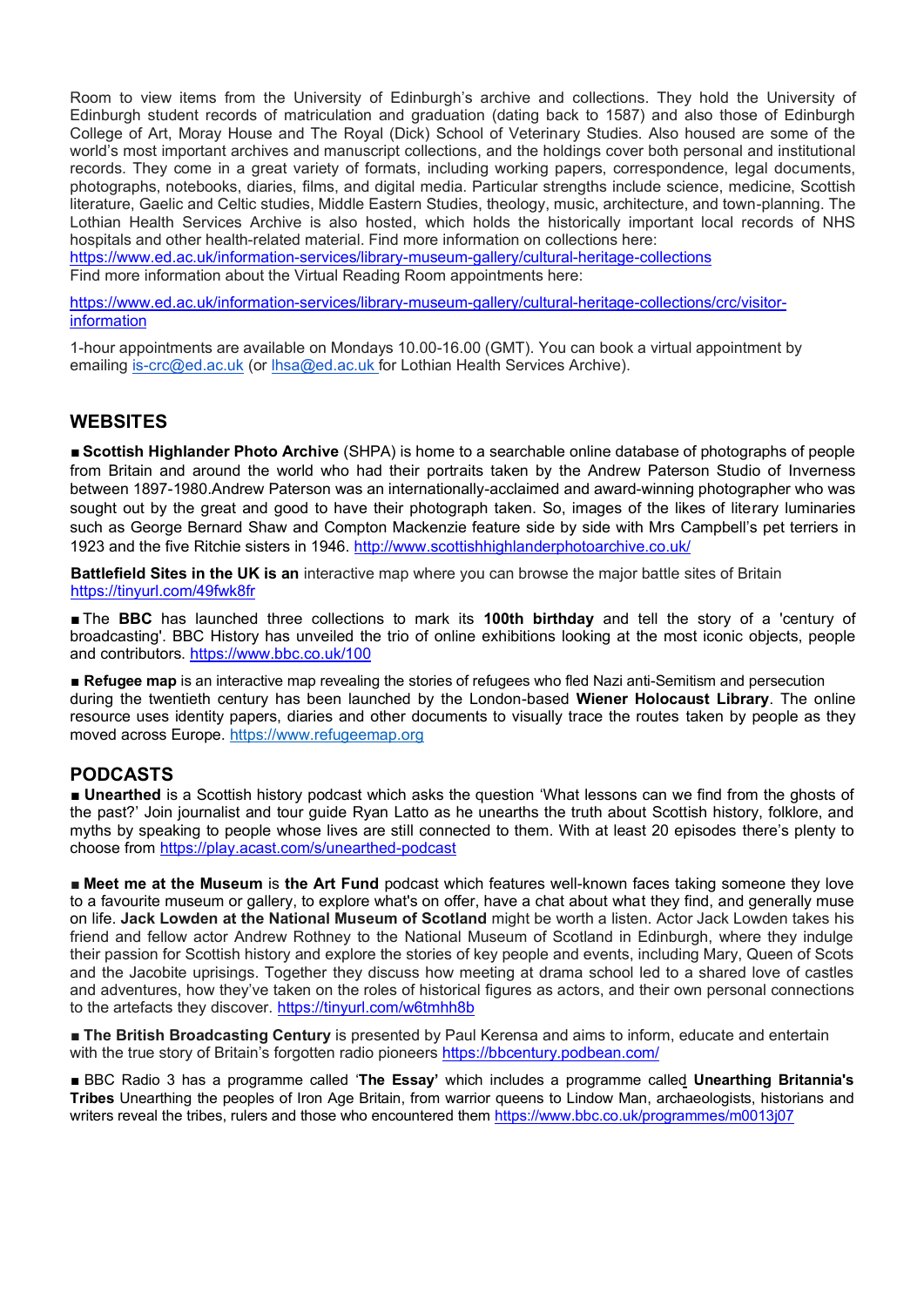# **PUBLICATIONS and BLOGS**

■ **Cottage Gardens and Gardeners in the East of Scotland 1750-1914** by Catherine Rice explores the lives of farm servants, labourers and other rural workers, to discover what and how they gardened, and how poverty, insecurity and long, arduous working days shaped their gardens. Workers' cottage gardens also had to comply with the needs of landowners, farmers and employers – and their expectations of the industrious cottager. More details at https://tinyurl.com/3kw7rvnw

■ **HIGHWAYS TO THE HIGHLANDS - from Old Ways to New Ways** by Eric Simpson

https://tinyurl.com/35n6vvub You can read elsewhere in Clish-Clash what influenced Eric to write this book.



■ **Scottish Labour History Society** The 2021 edition of *Scottish Labour History* has recently been published and has been sent to all of its members with a complimentary copy of *Diverse Voices, Challenging Injustice.*

■ **Banner Tales from Glasgow**, a joint publication by the Society, Glasgow Museums and Glasgow University School of Geographical & Earth Sciences, telling the stories of Glasgow's peace, anti-apartheid and anti-racist movements through their participants' voices. https://www.scottishlabourhistorysociety.scot/

■ **History Scotland** Volume 22. No 2 includes Scottish Women and the Spanish Civil War; Building burghs: the conquest of civilisation of Moray, c.1150-c.1250 and Legacies of transatlantic slavery in Stirlingshire and Perthshire. You will also read the first report from SLHF reflecting a new partnership between *History Scotland* and SLH. .https://www.historyscotland.com/

■ **History Revealed** Issue 104 February 2022 includes a short feature on James Watt as one of the top 11 inventors of the Industrial Revolution https://www.historyrevealed.com/

**Who Do You Think You Are** Issue 186 January 2022 includes an item on archives in Ayrshire. **Who Do You Think You Are** Issue 188 March 2022 has a feature on Scottish Migration by Chris Paton, details of the Glasgow Women's Library and an item from the Highland Archive Service on an unpublished piece of writing from the Second World War. https://www.whodoyouthinkyouaremagazine.com/

■ **Investigations into Watermill Locations and types on 34 River Catchments** by A. Robertson & T.Robertson. **Synopsis**: The document pulls together information gathered in the course of a project which described historical journeys along 34 British rivers. Watermills featured strongly in the accounts, and for each journey an appendix was produced, which located all the post-1750 water mills in the catchment and identified their types, e.g., cornmills, textile mills, etc. The tabulated results in the pamphlet amount to information about 3414 commercial and farm watermills, and are presented in such a way as to allow comparisons between areas and river catchments. An overview highlights similarities and differences, but as a project is still work in progress, any conclusions should be regarded as interim. The further work which is envisaged will increase the depth of coverage of English and Welsh watermills to replicate the Scottish template, as regards farm mills, and complete further river journeys, principally in England to achieve broader coverage. A limited number of pamphlets are still available and can be obtained by contacting Tom Robertson at dr.trobertson1945@gmail.com

■ **Engine Shed Newsletter** January 2022 includes a blog on bricks and a whole range of other interesting information. https://www.engineshed.scot/

■ **The Geographer** from the Royal Scottish Geographical Society Winter 2021 issue has a special feature called **'**Maptastic – the Beauty, Value, Varity and Future of Maps'. https://www.rsgs.org/the-geographer

■ **CAIRT** Newsletter of the Scottish Maps Forum Issue 40 January 2022. https://www.nls.uk/media/ruoc4x1q/cairt40.pdf

■ **The Local Historian January 2022 Vol.51 No.1** Highlights from this edition include key articles on medieval wills, women's history, railways and leisure. In 2022, the 70th anniversary of *The Local Historian* will be celebrated and is a real testament to its impact as a place for local history to be discussed https://tinyurl.com/mrxukvph

**■ Local History News Volume 141 Winter 2022** In addition to the regular articles covered in the publication, there are profiles of three more of the 2021 Personal Achievement Award recipients and fascinating articles from across the length and breadth of the British Isles; from Orkney to Somerset, and from Yorkshire to Wales. https://tinyurl.com/sz7er8vz

■ **BBC History Magazine** January 2022 has a feature **'**Enemies of the State' which includes the trial of William Wallace https://www.historyextra.com/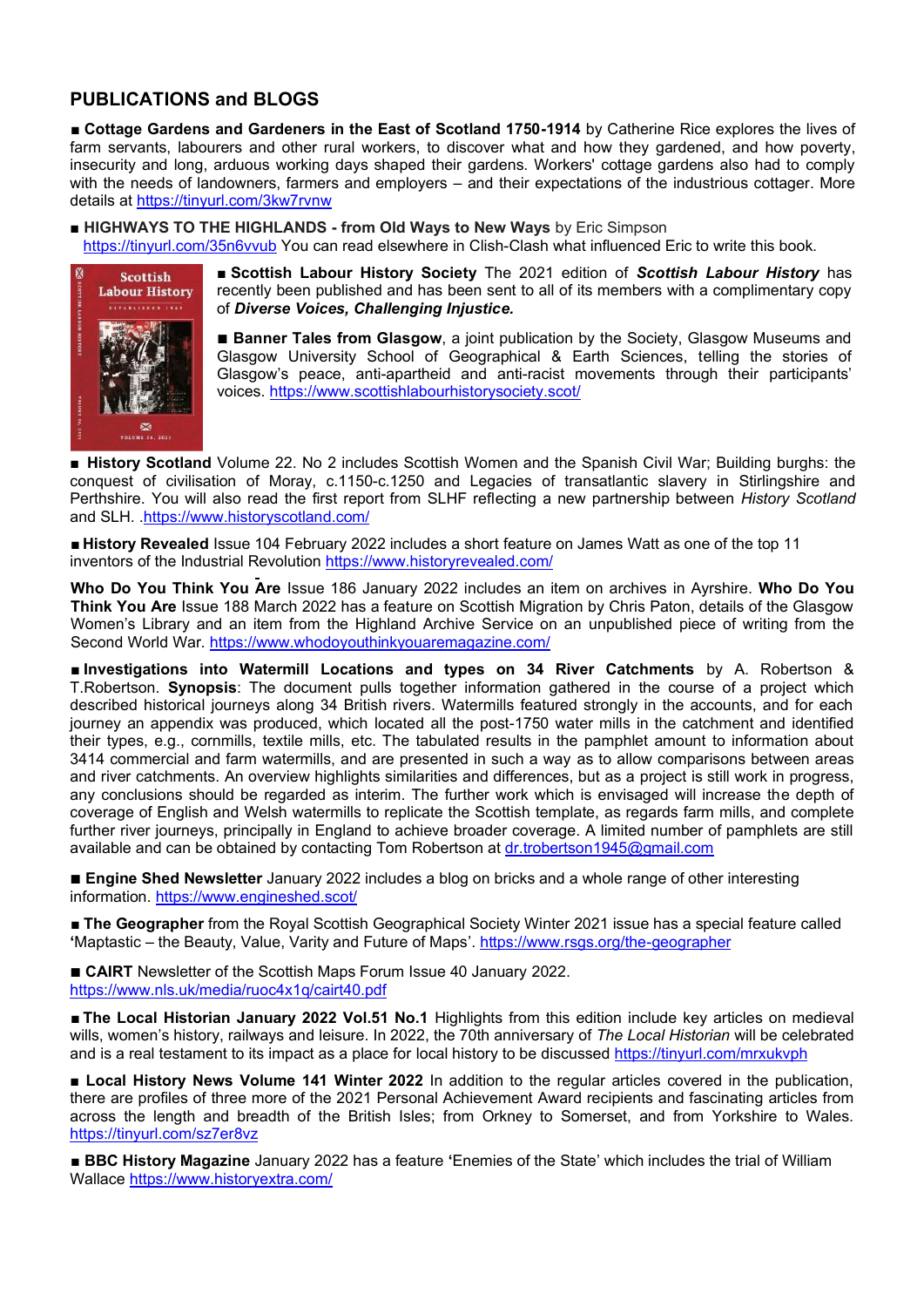■ **Women's History Today** Winter 2021 Special Edition Early Modern Women is available for purchase or download https://tinyurl.com/5b5uny5u

#### **BLOGS**

■ **BALH** 'The Human Costs of the British Civil Wars' a lecture by Professor Andrew Hopper. https://tinyurl.com/2p979swm

**■ Glasgow Live** now produce a regular newsletter showcasing the best Glasgow nostalgia stories and you can subscribe for free. You then receive a weekly e-mail https://tinyurl.com/h6ce88e6

■ **Royal Scottish Geographical Society** Ernest Shackleton and the RSGS by Jo Woolf. https://tinyurl.com/yc59n588

■ Museum Crush Burns House, Dumfries: A place of pilgrimage since 1796 https://tinyurl.com/y8groy5l

■ **550 Years Ago: how Shetland became part of Scotland**-this is an excellent blog from Shetland Museums and Archives https://tinyurl.com/yd5crbyh

■ **Womens' History Network 'See her when she is free…' Celebrating Joan Eardley** for LGBT History Month by Kirsten MacQuarrie https://tinyurl.com/2p8658dh

■ **The Lothians** https://the-lothians.blogspot.com/ is described as an eclectic appreciation of Things Old, Stately, Quirky or Simply of Historical Interest—see what you make of it!

# **USING ONLINE SOURCES 'HEALTH MATTERS'**

#### **Some Personal Views**



James Brown, a Trustee of SLHF provides some insight into a useful historical source called **The Cullen Project.** While historians have covered the big

health issues such as smallpox, typhoid, cholera and, in the future, will pay considerable attention to COVID-19, the less noticed are the personal ailments that have beset individuals. There are practical reasons why this is so. Health is a very private matter therefore is less likely to be recorded in personal correspondence beyond general terms such as, 'suffering a malady' or simply, 'unwell'. Some health matters can be revealed in the detail of apparently unrelated processes. For example, an objection to a female witness in a late-17th century Court of Session case involving Jean Seaton, Lady Aberlady, wife of Hugh Kennedy of Baltersan, was rebutted on the basis that a key element of the case was Kennedy being accused of concealing his wife's breast cancer in order to make a fraudulent bargain. Another Ayrshire example shows how the laird of Culzean, Sir Alexander Kennedy, avoided having to stand on the 'cuttie-stool' for his confessed fornication due to his sciatica. For the local historian, finding such elusive information can be frustrating, but there is a substantial resource available online that allows people to delve into the most intimate aspects of past lives.

That resource is **The Cullen Project** - a collaboration of The Royal College of Physicians of Edinburgh and the University of Glasgow which digitised and transcribed the consultation letters of Dr William Cullen (1710-1790). The history of Dr Cullen and 18th century medical practices are covered along with patients' stories, illness narratives and medical language. An insight to social relations and family histories across Scotland is available as well as information on food, drink, exercise and travel. http://www.cullenproject.ac.uk/ Accessed 12 January 2022.

# **ONLINE EVENTS AND GENERAL EVENTS**

#### ■ **Scotland Against Slavery – the Local View.**

Following our previous Zoom conference 'Scotland's Involvement in Slavery - the Local View', in April 2021, the Scottish Local History Forum is now planning a Zoom-based conference focusing on the other side of the coin – 'Scotland Against Slavery - the Local View'. This event will be held over two evenings on 26 and 27 April 2022 from 5pm to 7pm. Speakers and topics include: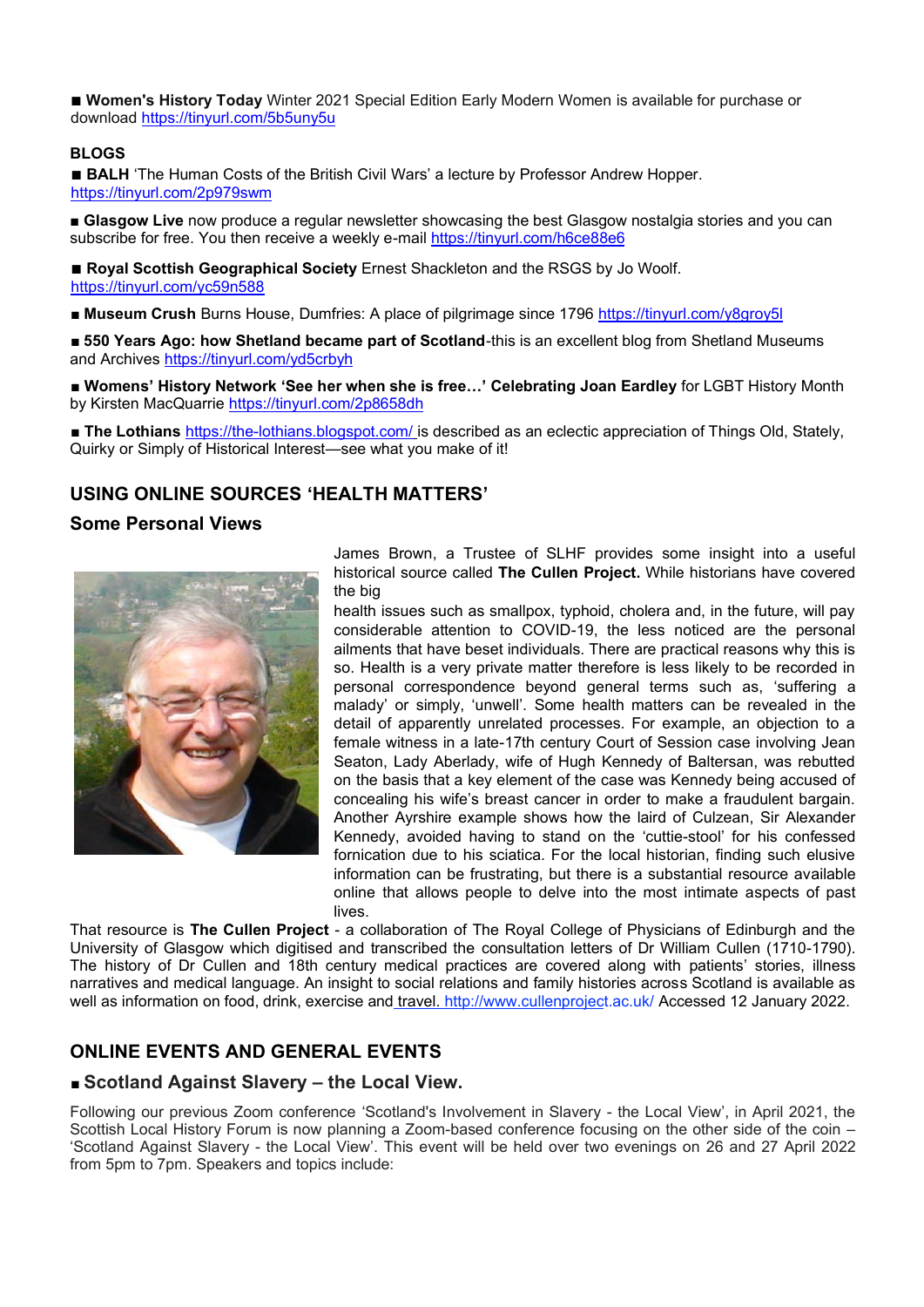**Eric J Graham** *Ayrshire's Contributions*; **Richard Anderson** *Abolitionism and Aberdeen's Universities;* **Alastair Minnis** *Two abolitionist poets from the Scottish Borders: John Younger (d. 1860) and John Marjoribanks (d. 1796);* **Katie Hunter** *Black Lives Mattered in 19th century Edinburgh*: *Quaker Women and the anti-slavery campaign;* **Iain Whyte** *Destroying the Upas tree Andrew Thomson of Edinburgh and the urgent call for immediate abolition.*

Full details can be found on the SLHF website https://www.slhf.org/event/scotland-against-slavery-local-viewzoom-conference

**■**The **Japanese Garden at Cowden** near Dollar might be a way of greeting spring 2022. A worthwhile morning or afternoon beckons to a garden whose history is fascinating. There's also a decent tea room! https://cowden-garden.myshopify.com/

■ **History Scotland** continue with its series of online events including 'no more charming picture than that of family life: 18th-Century Scottish Family Group Portraits' on 29 March and 'The Templars in Scotland: myth and reality' on 6 April. https://www.historyscotland.com/events

**■Historic Environment Scotland** have announced an exhibition of untold stories as part of Scotland's themed year. The exhibition, which opens in April at Blackness Castle, celebrates stories of people from marginalised communities whose lives shaped or were shaped by Scotland and showcases their contribution to Scotland's history. For this and further information on **Scotland's Year of Stories** visit https://tinyurl.com/bdf6zm9sScottish Labour History Society

■ **Inaugural Ian MacDougall Lecture** Full details of the first lecture in memory of Scottish labour historian Ian MacDougall are not yet finalised but the date is set – Thursday 7 April – and, like the successful joint anniversary of SLHS and the Scottish Working People's History Trust, it will be hosted by the National Library of Scotland.

**■Women's History Network Annual Conference:** 'Addressing the Nation' 2 & 3 September 2022 with a focus on the BBC and the role of women https://tinyurl.com/msnups9h

**■**The **BBC** has launched three collections to mark its **100th birthday** and tell the story of a 'century of broadcasting'. BBC History has unveiled the trio of online exhibitions looking at the most iconic objects, people and contributors. https://www.bbc.co.uk/100

**Create a listing for your event** (including online ones) in the SLHF website diary. It is easy to do and free, just go to https://www.slhf.org/submit-event

# **BOOKS**

# ■ **Thomson, Jim,** *Cumaradh Mhòr (Great Cumbrae) – the Millport Song Suite a musical history of the Island* **(former SLHF Vice-Chair)**

From 1956 to 1967, my family spent its summer holiday fortnight on the idyllic Isle of Cumbrae. Like all childhood memories, it was just a time of fun and sunny days. It is easy to gloss over the torchlit trips in the dark to the outside toilet from our rented flat in Millport's Kames Bay.

My love affair with the island has continued over the years but when even day visits were interrupted by the pandemic lockdown, I decided to look at its local history in an unusual way and so came about Cumaradh Mhòr (Great Cumbrae) – a Millport musical.

In a mixture of narration, poetry, traditional tunes and new compositions, it traces Cumbrae's history from its prehistoric Gouklan Standing Stone to the traditional cycle 'round the island'.

From Cumbrae's saints to its smuggling 'industry', it shows the growth of the town from the revenue men's headquarters at Garrison House and its Victorian and Edwardian 'boom' as a Doon-the Watter holiday resort in a one-act play of songs.

I am having the booklet printed in limited numbers and sent to potentially interested parties. The song suite will have no copyright or performing rights issues as a gift to the island that has given me so much through all these years.

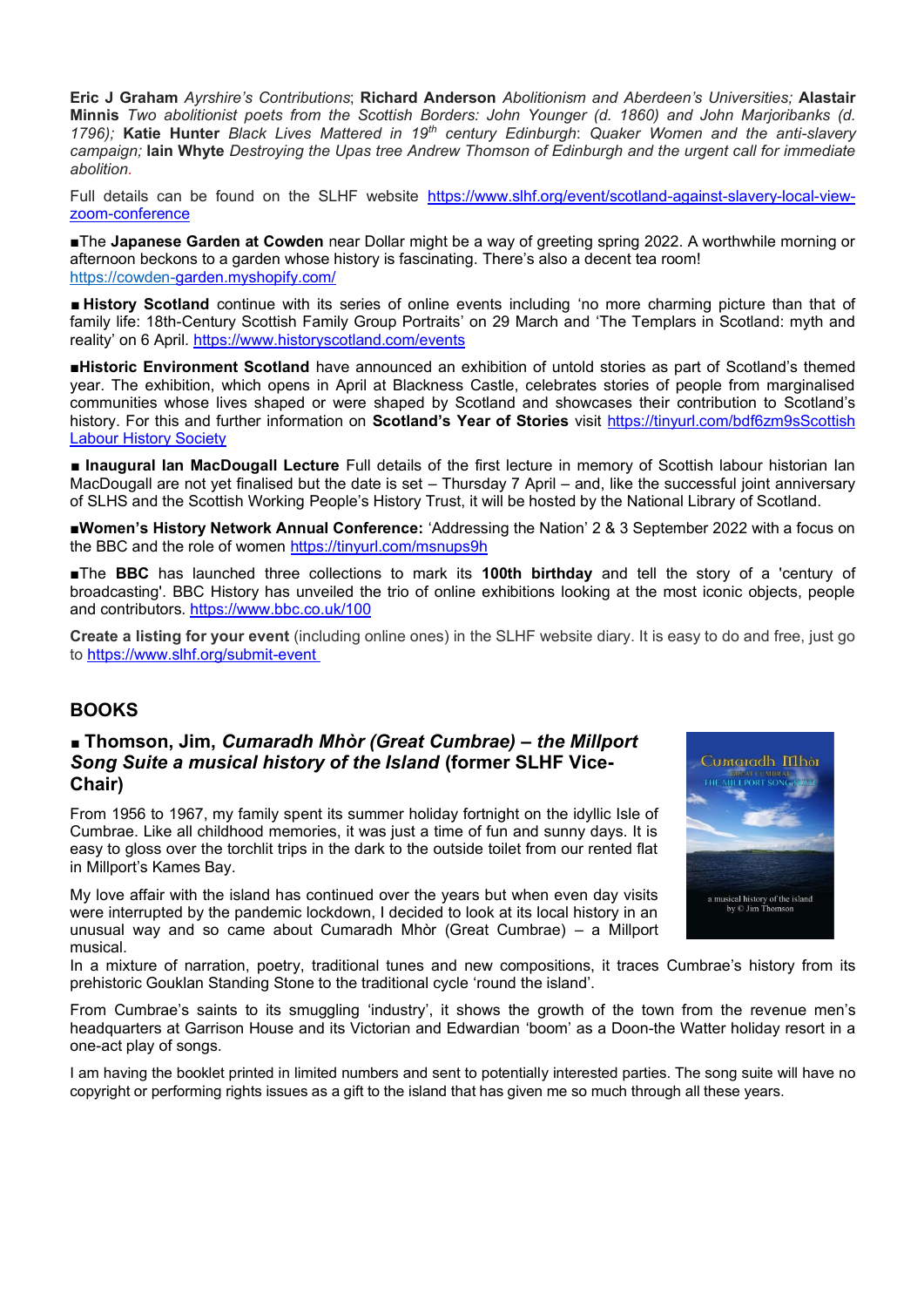# ■ **Simpson, Eric** *HIGHWAYS TO THE HIGHLANDS FROM OLD WAYS TO NEW WAYS* **Amberley, 2021, pp96, £15.99; ISBN-978- 1445699240**

I was inspired to write **Highways to the Highlands from Old Ways to New Ways** as a follow-up to my previous book **Hail Caledonia - the Lure of the Highlands & Islands.** I wanted to expand on the subject of roads, including those leading to the Highlands with special attention to two aspects of transport that had long fascinated me. The first was the era of turnpike roads and stagecoaches. This goes back to my childhood days, when out in the family car, my father would point out 'There's an old toll-house.' The second came much later



Killiecrankie toll-house

when, as a collector of old postcards, I came across sepia 1930s-era postcards depicting 'The new Glencoe Road'. It dawned on me that when driving to the hills I was still using these 'new' roads. The 'new' Glencoe road is the cover image of my book, complete with one of the few remaining milestones dating back to the stage-coach era. Using contemporary and vintage images, I started by following, the Great North Road from Edinburgh to Inverness. The route then continues up the east coast to John O'Groats, before going round the North of Scotland from east to west.

Here we link with the North Coast 500 tourist route and continue with it down the stunning west coast. I then expanded the route by returning south via Invergarry, Fort William, Glencoe, and Loch Lomond to Glasgow. On a large part of the way we are basically still following the interwar 'new' roads. There are, of course, alternative roads to the north. From my chosen routes off-shoot roads can be explored leading to historic beauty spots like the Trossachs, Skye and the other magical islands of the West. These with Orkney and Shetland as well are well covered in my other book *Hail Caledonia* **-** *the Lure of the Highlands & Islands.*

Two of my images from *Highways to the Highlands* - one contemporary, the other vintage.



Glencoe, Old & New Roads 1930s

# **MEET A LOCAL GROUP**

#### **Inverness Local History Forum**

The Inverness Local History Forum was founded in 1992 by the late Mrs Sheila Mackay OBE. With a few likeminded volunteers she set about researching, recording, preserving and promoting the history of Inverness. It wasn't until the mid-1990s that the group received charitable status and set up a formal constitution. The organisation continued to grow in leaps and bounds and the membership has steadily increased throughout its 30 year history. The long-term objective of the project was to record all aspects of social life in what was then the Burgh of Inverness. The Forum has to date archived over 200 hours of oral history recordings by local people, and collected books, photographs, maps and other artefacts of interest relating to Inverness history.

The Forum has also published several popular booklets, calendars, and books, the most recent being 'The Northern Barrage', and the eight-page quarterly newsletter for members, 'Inverness Remembered', recently

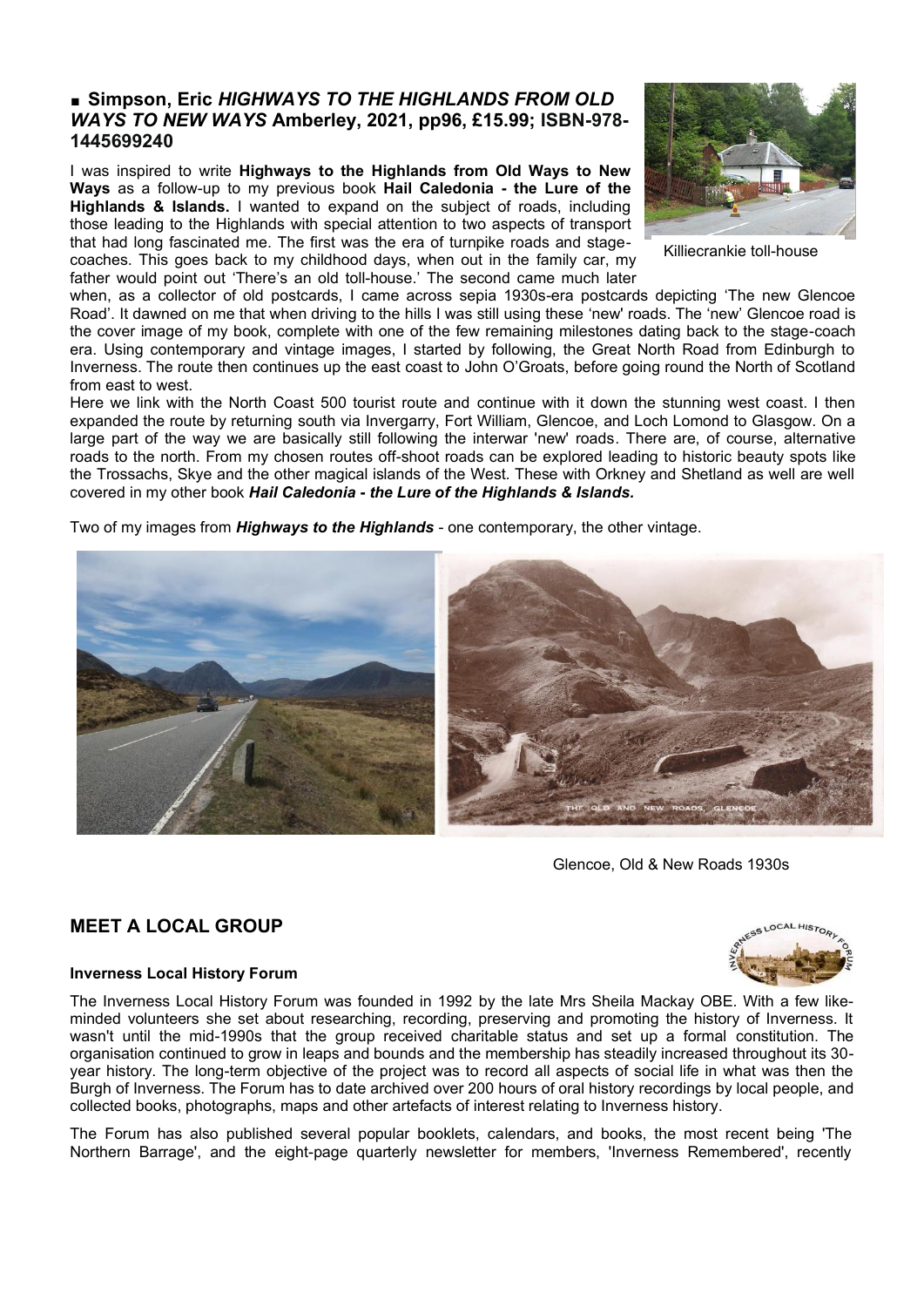surpassed 100 issues since it was first published in 1997. Collected digital copies of the first 90 issues of the newsletter are available to read for free on the Forum website.

The Forum presents regular talks and presentations from guest speakers throughout the year on a variety of topics, held on the first Wednesday of every month. These talks, of just under one hour duration, are held in the theatre of the Spectrum Centre, Inverness. Forum exhibitions over the years have been well attended and have brought many happy memories back to the people who attended them. Events and Inverness local history have been brought back to life through photographs, artefacts and small sets portraying scenes now long gone.

The Forum also maintains a presence on Facebook with an ever-growing series of illustrated historical articles about people and places (plus links to websites of interest and current events).

The organisation is a registered charity and all profits from the sale of its publications are used to continue the Forum's work in unearthing the hidden nuggets of information and memorabilia that get lost or forgotten as time goes on.

Website: https://www.invernesshistory.co.uk Email: invernesslocalhistoryforum@gmail.com Facebook: www.facebook.com/InvernessLocalHistory



**INVERNESS ® REMEMBERED** 

# **CAN YOU HELP?**

■ **STORYTELLERS WANTED:** Dawn Hamilton, a Community Connections Coordinator for the RNIB, a charity for the visually impaired, has as part of her role, the creation of new peer or activity groups. They run groups through a telephone conferencing system or through Microsoft Teams software. People have expressed interest in talks on Scottish history including great feats of Scottish engineering, shipbuilding and just history / historical places in Scotland generally. Although the RNIB are unable to offer payment, it is an excellent opportunity for members and supporters of the SLHF to bring our rich heritage to a wider audience.

The plan is to have speakers give 45-minute talks in daytime from Mondays to Fridays. There is no need to provide graphics or visuals, simply to talk in an engaging way. The wider the range of speakers and topics from a broad geographical spread, the better. The group will have a facilitator on hand. Contact: Dawn Hamilton dawn.Hamilton@rnib.org.uk

■ **COMANN RANNSACHAIDH EACHDRAIDH NA GÀIDHEALTACHD** Marking its 50th anniversary this year, the Society of Highland & Island Historical Research has risen from its roots in the isle of Coll and now enjoys a steadily-growing membership. Over the years SHIHR has amassed, through its thrice-yearly journal *West Highland Notes and Queries* (now in its fifth series), a priceless archive of miscellaneous research relating to the history of the Highlands and Islands, their clans and their people. SHIHR has also published a variety of books and booklets (many of which are still available), and in the past year it has launched a successful series of on-line talks by leading Highland historians, including David Caldwell, Alison Cathcart, Allan Macinnes, Jo Currie, Alan Macquarrie, Katherine Forsyth, Kevin James, Alison Rosie and Matthew Dziennik. Their new website has a 'Links' page which will gradually be developed by adding links to other entities engaged in research into the history of the Highlands and Islands, be they local historical societies, clan societies, universities or national or international organisations. They would be delighted to receive information about such bodies to add to the page – just the name and website address will be sufficienthttps://www.highlandhistoricalresearch.com/

■ **CALL FOR INTERVIEWEES: Petitioning and Campaigning in Twentieth-Century Britain** Are you someone who signed or organised a petition before the year 2000? If the answer is yes, then would you be interested in talking about your experiences as part of a research project on the history of petitioning and campaigning? The project, based at the universities of Durham, Leeds, and Liverpool, is undertaking oral history interviews with a range of people with different experiences of petitioning and campaigning to offer new insights into the **history of democracy** in Britain. Please get in touch with the project team by emailing

Dr.Henry Miller, at henry.j.miller@durham.ac.uk. Interviews are conducted over the phone and be arranged to be at a convenient time.